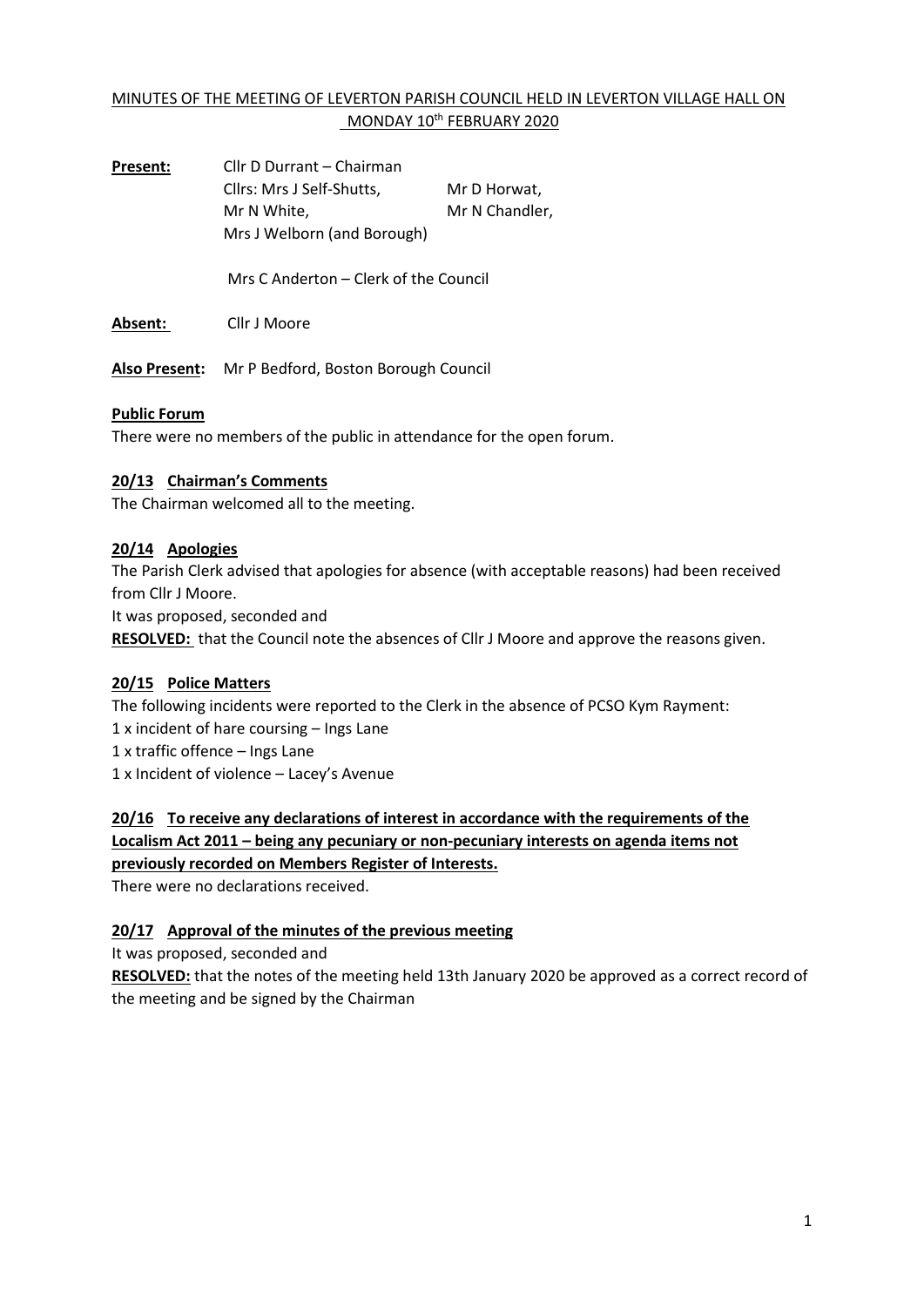### **20/18 Clerk's report**

| <b>Date</b> | <b>Description</b>                                                                                        | <b>Action Taken</b>                                                                                                                                                                    | Complete | Ongoing |
|-------------|-----------------------------------------------------------------------------------------------------------|----------------------------------------------------------------------------------------------------------------------------------------------------------------------------------------|----------|---------|
| 13/01/2020  | Clerk to contact Chris Chandler re:<br>footpath on A52 overgrown from<br>opposite the shop to the church. | Email sent to Chris<br>Chandler asking if<br>this needs to be<br>reported again as a<br>job was raised and<br>actioned on<br>FixMyStreet with<br>reference 357458<br>in November 2019. |          |         |
| 13/01/2019  | Clerk to contact T H Clements<br>regarding dyke opposite pull in on<br>Main A52                           | Spoke to Neil<br>Sharpe who will<br>look into the dyke<br>issue                                                                                                                        |          |         |

### **20/19 Reports from Lincolnshire County Council/Boston Borough Council**

There were no matters to discuss

### **20/20 Finance**

It was proposed, seconded and

**RESOLVED:** to accept the payments as per the payment sheet 2020/02.

Members were given a report from the RFO which updated all members present on the current financial situation. The bank account balance as at close of business on 31st January 2020 was £27,947.07 with BACS payments of £602.70 due to be made after approval at the meeting. The VAT reclaim would now be submitted.

### **20/21 Correspondence received which the Council are invited to resolve upon**

- 1. LALC E-News Update a copy was provided at the meeting
- 2. Community Lincs News and Updates Bulletin a copy was provided at the meeting
- 3. The Rural Bulletin a copy was provided at the meeting

# **20/22 Emergency Plan**

The clerk confirmed that Mr Steve Eason-Harris would be attending the next Parish Council meeting on Monday 9<sup>th</sup> March 2020 at 7pm and would be presenting a tabletop exercise regarding the emergency kit.

# **20/23 Reports for Various Bodies/Other Members**

Mr White confirmed that he had spoken with Dales Sports and the clerk confirmed she had received a quote for the cost to replace the whole of the football pitch area. The quote contained 2 options which were both in excess of £27,000 and it was agreed to try and obtain a further quote from Vere Bros and discuss the matter further once this had been received. The clerk confirmed she had received details of the cost of the Dog Fouling signs from Cllr Bedford and it was proposed, seconded and

**RESOLVED:** that 20 signs be ordered.